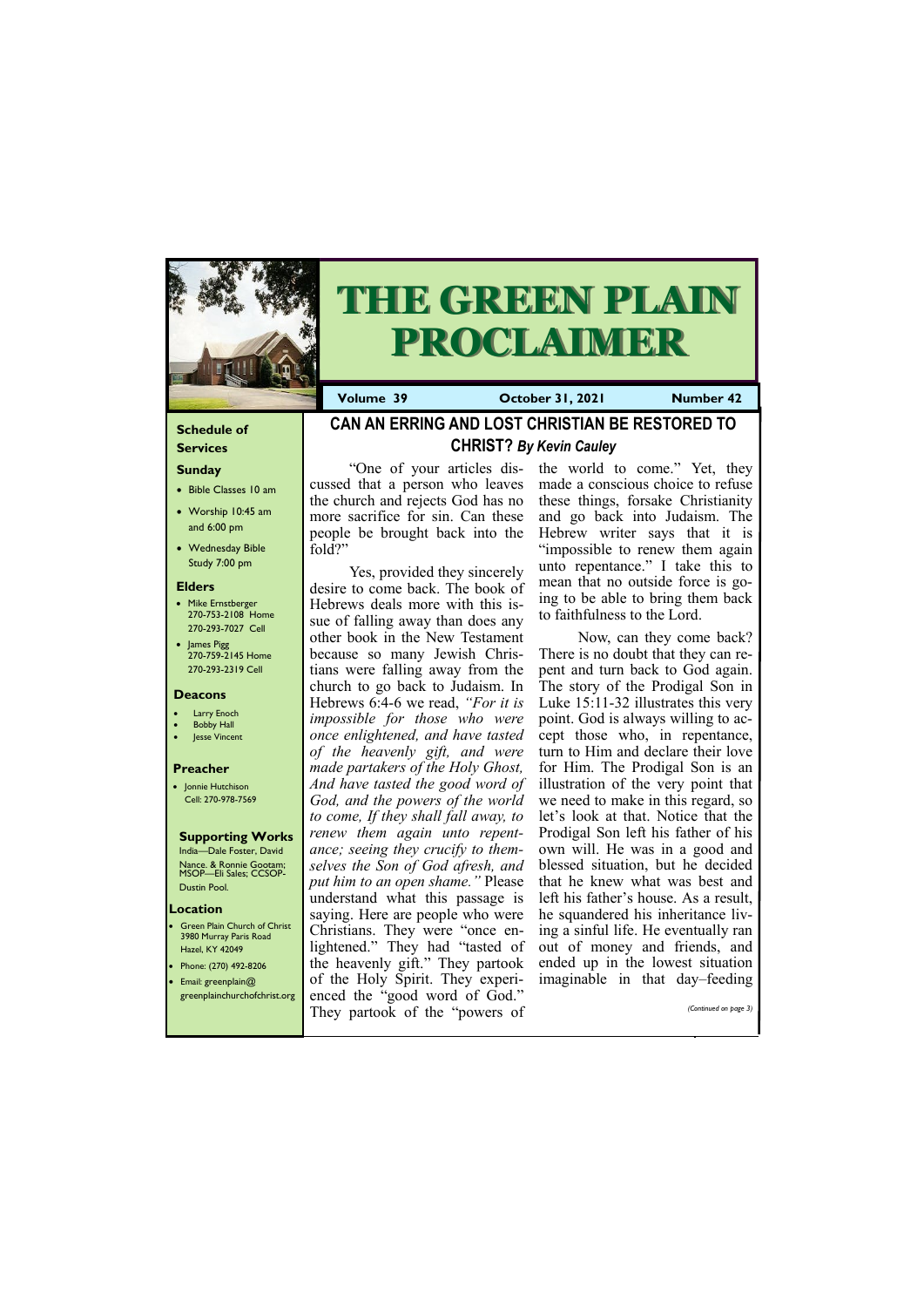#### NEWS AND NOTES

*REMEMBER IN PRAYER: Green Plain members*: Peggy Jarvis, Joanne Barnes, Maxine Pool, Hayes and Marjorie Grady, Jim Fielder, Griselda Adams, Larry Enoch, Mary and Jim Lowrie and Mary and Jesse Vincent.

*Family and Friends:* Teresa Tacker, Bryan White, Kenneth Mizell, Dale Pentecost, Brett Wyatt, Charlotte and Johnny Parker, Roger Rhoades,, Joel White, Mary Lou Joseph, Jennie Pool. Nat and Rita Evans and Larry and Rose Wyatt. Please let us know of those who have improved or any one who needs to be added to this list.

- **PANTRY ITEMS October 2021: 3—Paper Towels; 10—Baked Beans; 17—Pickles; 24—Jelly; 31—Peanut Butter.** Please bring any additional items you wish for the "blessing box" which is located next to the breezeway on the north side of the building.
- **October 2021 Anniversaries:** 21-Vickie &Chad Canter . **Birthdays:** 8-Jim Fielder; 18— Perry Jarvis; 29-Bobby Hall. Please let us know if we have left anyone out.
- *ENROLL IN A FREE BIBLE CORRECSPONDENCE COURSE. Send your name and complete mailing address and phone number to the address on the first page of this bulletin.*



Our Annual Chili supper is scheduled for November 5th at 6:00 pm. Everyone is encouraged to attend. Visitors are welcome.

• *5TH SUNDAY SINGING—October 31st at 6:00 pm. "Sing with grace in your hearts to the Lord" Col.3:16.*



*Daylight Savings Time ends on Sunday November 7th It is suggested that we set our clocks back one hour before we retire Saturday night.* 

### **Page 2**

## **Those to Serve October 2021**

**Announcements—Mike Ernstberger**

**Preside at Lord's Table—Bobby Hall & Larry Enoch**

**Lord's Table PM: 3rd-Bobby Hall; 10th-Lrry Enoch; 17th-Bobby Hall; 24th-Larry Enoch; 31st-Bobby Hall**

**Opening Prayer AM: 3rd-Jonnie Hutchison; 10th-Chad Canter; 17th-James Pigg; 24th-Jim Lowrie; 31st-Mike Ernstberger**

**Closing Prayer AM: 3rd-Perry Jarvis; 10th-Mike Ernstberger; 17th-Junior Morris; 24th-Roy Wyatt; 31st-Jesse Vincent**

**Song Leaders: AM-Perry Jarvis; PM-Mike Ernstberger;** 

*LESSONS TODAY*

**Bible Study-10 AM** *The Book of Acts\* **Worship**

| <b>Wed: Chad Canter</b>                         | A Study of 1 John |
|-------------------------------------------------|-------------------|
| Counter Contribution: Bobby & Larry Usher: Chad | $7:00$ PM         |

**AM***— Jim Lowrie*

**PM—** *5th Sunday Singing*

**Wednesday Bible Class**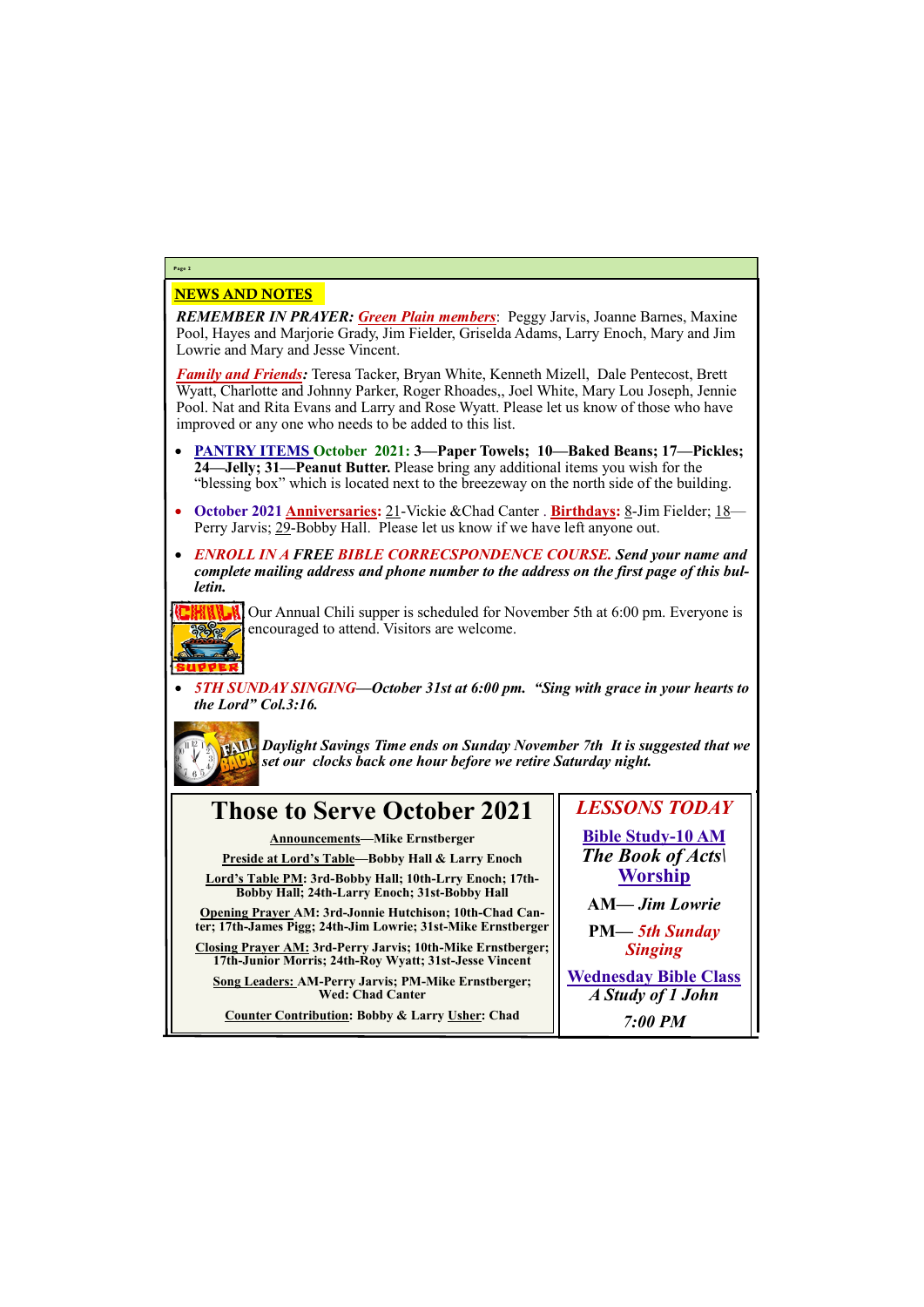**Page 3**

pigs. When he himself realized the depravity of his situation, he decided to make a change. He came home and was restored to his father. His father forgave him and received him back into his house. The one thing that you don't read about in the story of the prodigal son is people going out to check on him to make sure he was well. The father didn't go looking for him; the servants didn't go looking for him and the brother didn't go looking for him. They didn't look for him because in his situation there would be nothing that could be said to bring him back.

Now, there are situations where we should look for those who are lost. This is illustrated in the parable of the lost sheep and lost coin that are told immediately before the parable of the Prodigal Son. The lost sheep illustrates those who are lost through ignorance. The lost coin illustrates those who are lost through neglect. However, when one deliberately chooses to leave that which he knows is a place of rest and safety, then the only way that person can be restored is through their own personal decision. No amount of reasoning from us is going to persuade someone to come back who has purposefully chosen to be lost. So as the Hebrew writer said in Hebrews 6:4-6, it is impossible for us to renew them again to repentance. That is a choice that only that person can make. What must one do to come back? He needs to acknowledge his lost state. And since this question is addressing Christians, this means making a public confession of fault and recommitting oneself to the cause which was publicly abandoned.

—[GEWatkins.net](https://gewatkins.net/can-an-erring-and-lost-christian-be-restored-to-christ/)

*(Continued from page 1)*

**THE GOSPEL BROADCASTING NETWORK** *THE GOSPEL 24/7*

#### **GBNTV.ORG**

### **THE OLDEST CHURCH IN THE WORLD** *By Mike Riley*

build my church" (Matthew 16:18). Jesus promised to build a church — it was to be His church. In Mark 9:1, Christ said this kingdom (church) would come with power. After His resurrection, Jesus told his apostles to wait in Jerusalem for the power (Acts 1:4- 8). The power came on the first Pentecost day following the resurrection of Christ and His church was established on that day, according to Acts 2. Jesus is both the founder and the foundation of the church one reads about in the New Testament. "Other foundation can no man lay than that is laid, which is Jesus Christ" (1 Corinthians 3:11). Any church established by any person other than

Our Lord said, "Upon this rock I will Christ, in any place other than Jerusalem, at any time other than the first Pentecost after the Lord's resurrection, is not the New Testament church. The church of Christ is over 1900 years old!

> The church Jesus built exists in the world today. It exists anywhere people abandon human opinions about religion and submit entirely and completely to the teaching of the New Testament. You can identify Christ's church in the world today! Read what the Bible says on the name we are to wear, the worship we are to offer God, the work of Christians, the organization and gov-

> > *(Continued on page 4)*